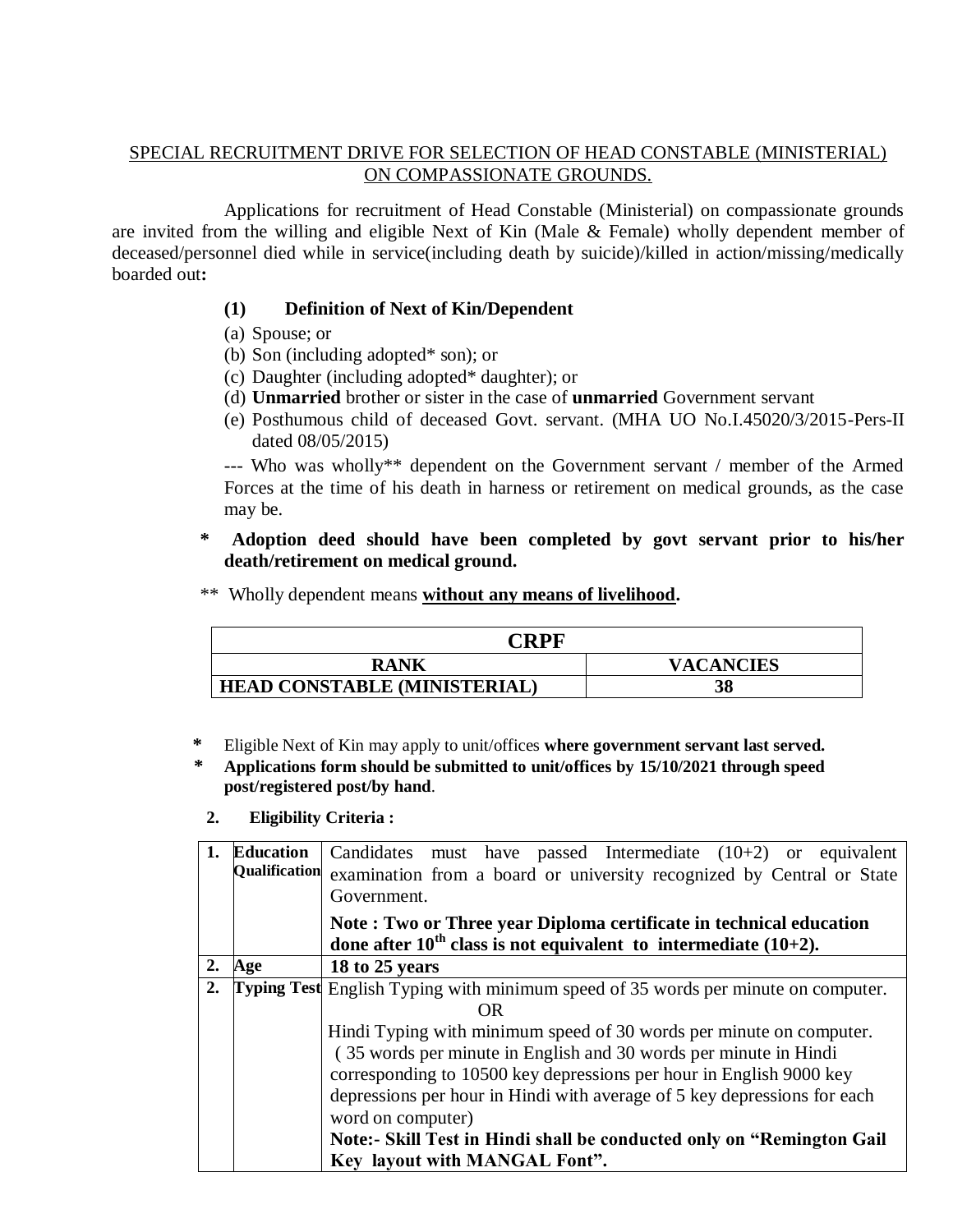| 3. | <b>Physical</b> |                                                                                 |                   |        |                 |  |
|----|-----------------|---------------------------------------------------------------------------------|-------------------|--------|-----------------|--|
|    | <b>Standard</b> | <b>HEIGHT</b>                                                                   | <b>Male</b>       | Female |                 |  |
|    | <b>Test</b>     | For all candidates except Scheduled Tribes candidates                           | 165 cm            | 155 cm |                 |  |
|    |                 | <b>Relaxation</b> : Candidates falling in the categories of $162.5$ cm $150$ cm |                   |        |                 |  |
|    |                 | Garwalies, Kumaonis, Gorkhas, Dogras, Marathas and                              |                   |        |                 |  |
|    |                 | candidates belonging to the state of Sikkim, Nagaland,                          |                   |        |                 |  |
|    |                 | Pradesh,<br>Manipur,<br>Arunachal<br>Tripura,                                   | Mizoram,          |        |                 |  |
|    |                 | Meghalaya, Assam, Himachal Pradesh and Jammu &                                  |                   |        |                 |  |
|    |                 | Kashmir                                                                         |                   |        |                 |  |
|    |                 | All candidates belonging to the Scheduled Tribes                                |                   |        | 162.5 cm 150 cm |  |
|    |                 | <b>CHEST (FOR MALE CANDIDATES ONLY)</b>                                         |                   |        |                 |  |
|    |                 | Category                                                                        | <b>Unexpanded</b> |        | <b>Expanded</b> |  |
|    |                 | All except Scheduled Tribe                                                      | 77 cm             |        | 82 Cm           |  |
|    |                 | candidates(Genl/OBC/SC)                                                         |                   |        |                 |  |
|    |                 | <b>Scheduled Tribes candidates</b><br>81 cm<br>76 cm<br>$\bullet$               |                   |        |                 |  |
|    |                 |                                                                                 |                   |        |                 |  |
|    |                 | • With minimum 05 Cms expansion                                                 |                   |        |                 |  |
| 4. | <b>Written</b>  | The written examination will be of one paper only carrying 225 marks            |                   |        |                 |  |
|    | <b>Exam</b>     | consisting of following two parts:                                              |                   |        |                 |  |
|    |                 | Part-I-200 Marks                                                                |                   |        |                 |  |
|    |                 | <b>Section-A</b> = Hindi Language or English Language (optional)                |                   |        |                 |  |
|    |                 | <b>Note:</b> Candidates will be at the discretion to attempt the language paper |                   |        |                 |  |
|    |                 | consisting of comprehension either in Hindi or English. The exam text will      |                   |        |                 |  |
|    |                 | be different for Hindi language and English language.                           |                   |        |                 |  |
|    |                 | <b>Section-B</b> = General Intelligence.                                        |                   |        |                 |  |
|    |                 | <b>Section-C</b> = Numerical Aptitude.                                          |                   |        |                 |  |
|    |                 | <b>Section-D</b> = Clerical Aptitude.                                           |                   |        |                 |  |
|    |                 | Part-II-25 Marks                                                                |                   |        |                 |  |
|    |                 | Descriptive paper consisting of two questions i.e. Essay writing of             |                   |        |                 |  |
|    |                 | 15 marks which is to be written in about 150 words in Hindi or English and      |                   |        |                 |  |
|    |                 | letter writing of 10 marks which is to be written in about 100 words in         |                   |        |                 |  |
|    |                 | Hindi or English.                                                               |                   |        |                 |  |

#### **3. MAXIMUM RELAXATION**

| <b>Parameter</b>                                                                                                              | Height | <b>Chest</b>                                      | Age                                                                                              | Weight                     |
|-------------------------------------------------------------------------------------------------------------------------------|--------|---------------------------------------------------|--------------------------------------------------------------------------------------------------|----------------------------|
| <b>Maximum</b><br><b>Relaxation</b><br>power of<br>DG                                                                         | 7.5 Cm | 6 Cm<br>unexpended<br>and 5 Cm<br><b>Expanded</b> | Widow-15 years or upto 40<br>(a)<br>vears<br>(b)<br>Male candidate-15 years or<br>upto 40 years. | <b>Maximum</b><br>possible |
| Note:-Married son is not eligible for any type of relaxation. He should fulfil all eligibility<br>conditions for recruitment. |        |                                                   |                                                                                                  |                            |

Note:- The candidates should bring all relevant documents in original alongwith photo copy as per prescribed forms attached with this notice. All eligible Next of Kin may apply in plain paper superscripting the name of the post in application alongwith 3 passport size recent photographs.

**\*** Applicants who have already availed one chance for compassionate appointment for the post of HC/Min but declared disqualified are not eligible to apply again for the same post.

> SD-22/09/2021 DIG (Recruitment) CRPF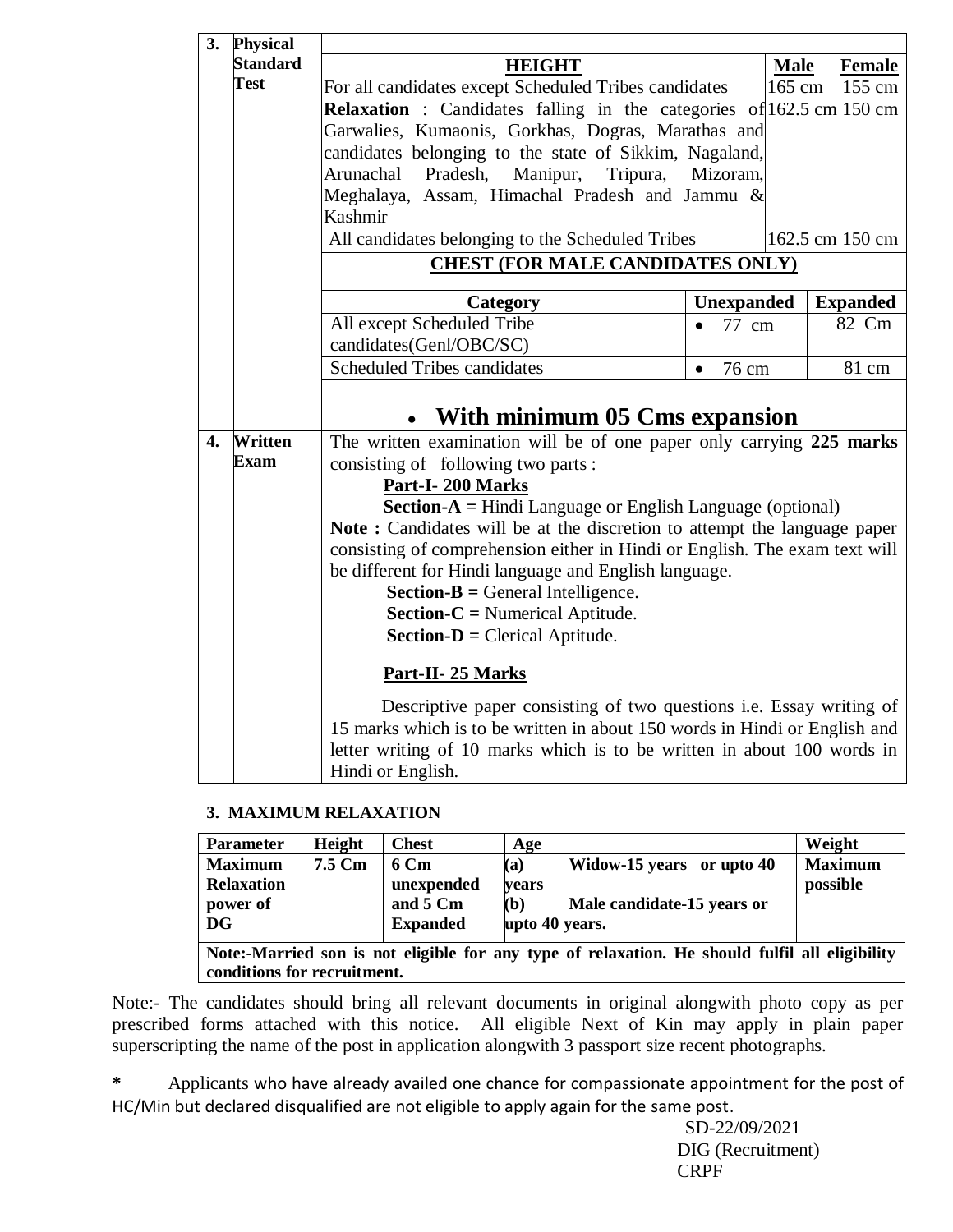Annexure – 'A'

PROFORMA FOR EMPLOYMENT OF DEPENDENTS OF GOVERNMENT SERVANTS EXPIRED DURING SERVICE/DECLARED MISSING /INVALIDATED OUT FROM SERVICE ON INVALIDATION PENSION

|      |    |                                             | $PART - A$ |
|------|----|---------------------------------------------|------------|
|      | 1. | <b>About the Govt. Servant</b>              |            |
|      |    |                                             |            |
|      |    | F/No. Rank Name<br>a)                       |            |
|      |    | b) Unit/Office                              |            |
|      |    | Date of Birth<br>$\mathbf{c})$              |            |
|      |    | d) Marital Status                           |            |
|      |    | e) Date of Death/Invalidation               |            |
|      |    | Whether SC/ST/OBC<br>f)                     |            |
|      |    | Duration/Length of service rendered :<br>g) |            |
|      |    | h) Whether permanent or temporary           |            |
|      |    | Next of Kin/Relation<br>i)                  |            |
| II.  |    | About the applicant                         |            |
|      |    | a) Name                                     |            |
|      |    | b) Relation with Govt. Servant              |            |
|      |    | Date of Birth<br>c)                         |            |
|      |    | d) Educational Qualification                |            |
|      |    | <b>Marital Status</b><br>e)                 |            |
|      |    | Post applied for<br>f)                      |            |
|      |    | Whether any other family member<br>g)       |            |
|      |    | appointed on Compassionate grounds:         |            |
|      |    |                                             |            |
| III. |    | <b>Financial Status</b>                     |            |
|      | a) | Family Pension (EOPF/LPA/FP)                |            |
|      |    |                                             |            |
|      | b) | <b>GPF</b><br>Terminal Dues Paid by CRPF/   |            |
|      |    | Central/State Govt.<br><b>DLI</b>           |            |
|      |    | <b>CGEGIS</b>                               |            |
|      |    | <b>DCRG</b>                                 |            |
|      |    | Leave Encashment                            |            |
|      |    | <b>Risk Fund</b>                            |            |
|      |    | <b>CWF</b>                                  |            |
|      |    | Ex-Gratia (Central)                         |            |
|      |    | Ex-Gratia (Home State)                      |            |
|      |    | Ex-Gratia (Duty State) :                    |            |
|      | c) | Payment of Insurance (LIC / PLI)            |            |
|      | d) | Insurance amount on PMSP account            |            |
|      |    | Total                                       |            |
|      | e) | Moveable and Immovable Properties and       |            |
|      |    | Annual income earned there from by the      |            |
|      |    | Family.                                     |            |
|      |    |                                             |            |
|      |    |                                             |            |
|      | f) | Any other property/source of income         |            |
|      |    |                                             |            |
| IV.  |    | Brief particulars of liabilities, if any.   |            |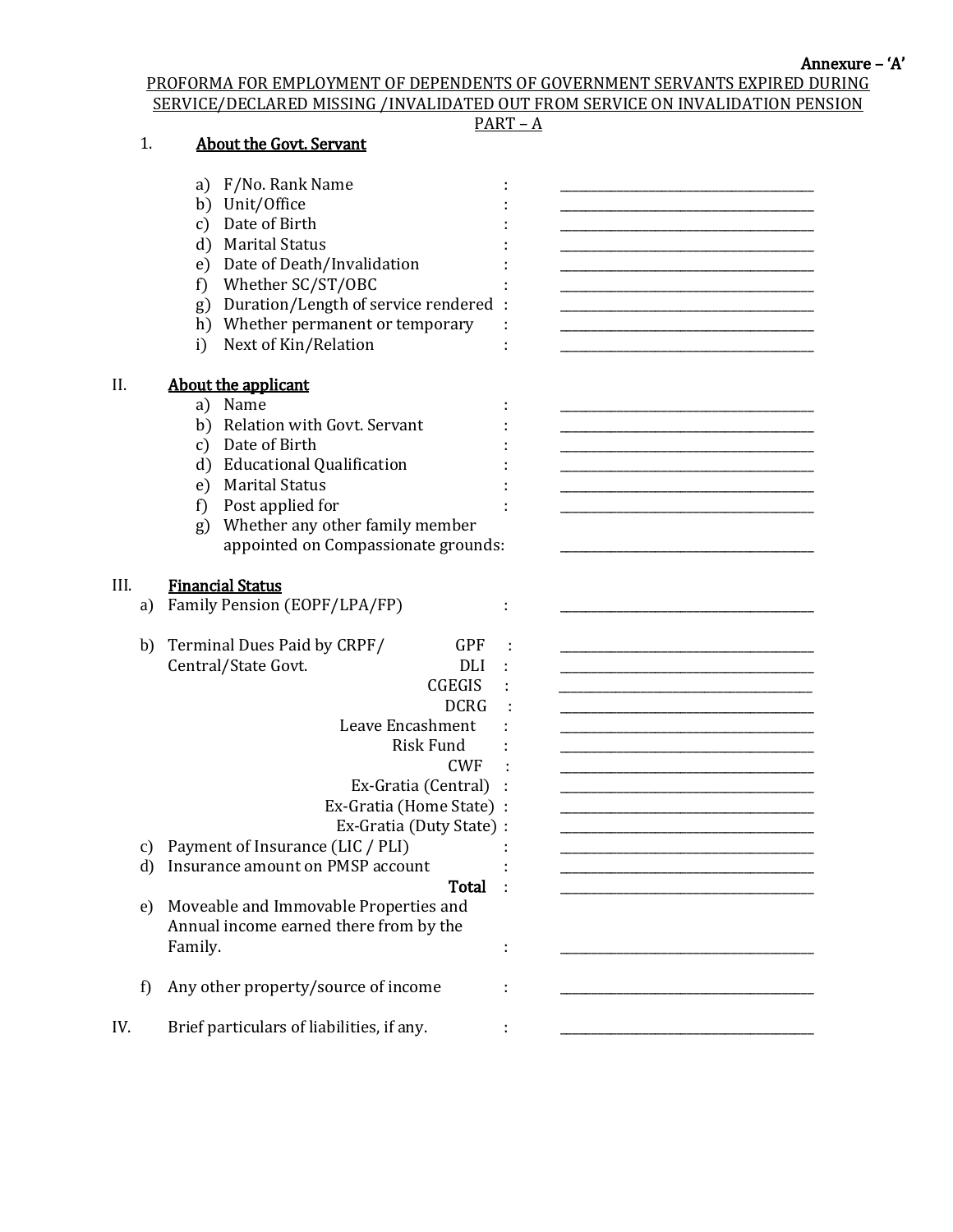V. Particulars of all dependent family members of the Govt. Servant (if some are earning members, their income and whether such members supporting all dependents of the deceased or living separately).

|  | S/No. Name Relation with deceased/ D.O.B./ Address |     | Employed or not if employed   |
|--|----------------------------------------------------|-----|-------------------------------|
|  | invalided out Govt.                                | Age | particulars of employment and |
|  | servant                                            |     | emoluments                    |
|  |                                                    |     |                               |
|  |                                                    |     |                               |
|  |                                                    |     |                               |
|  |                                                    |     |                               |

#### VI. DECLARATION/UNDERTAKING

1. I hereby declare that the above facts given by me are correct and to the best of my knowledge. In case any of the fact mentioned herein found to be incorrect or false, my service may be terminated.

2. I hereby declare that I shall look-after the other dependent family members of the Govt. Servant, against whom I am being employed on compassionate ground, properly. At any stage it is proved that the dependent family members are being neglected by me, I shall be liable to be terminated.

Date :\_\_\_\_\_\_\_\_\_\_\_\_\_\_\_\_\_\_ Signature of the Candidate

Place :\_\_\_\_\_\_\_\_\_\_\_\_\_\_\_\_\_ Name\_\_\_\_\_\_\_\_\_\_\_\_\_\_\_\_\_\_\_\_\_\_\_\_

|  | orghacare or the candidate |
|--|----------------------------|
|  |                            |
|  |                            |

Address\_\_\_\_\_\_\_\_\_\_\_\_\_\_\_\_\_\_\_\_\_

| Mobile No. |  |
|------------|--|
| Email ID   |  |

Note – The provision of getting the declaration furnished by the applicant countersigned by two permanent Government employees has been done away vide G.I. Dept of Per. & Trg., O.M. No.F.No.14014/02/2012-Estt (D) dated  $7<sup>th</sup>$  October, 2014.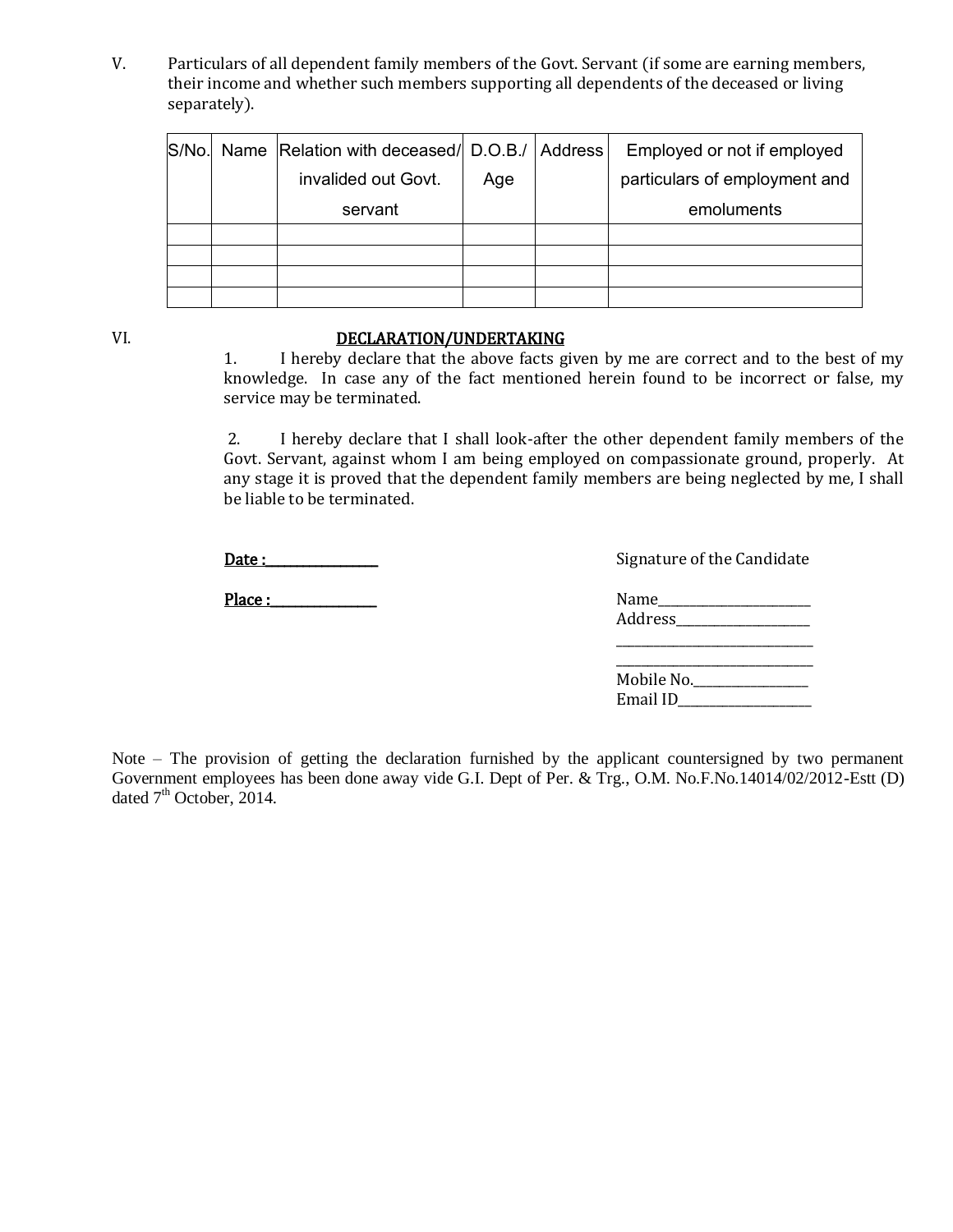# PART-B

|       |                                                                                                                                           | (TO BE FILLED IN BY OFFICE IN WHICH EMPLOYMENT IN PROPOSED)                                                                    |  |
|-------|-------------------------------------------------------------------------------------------------------------------------------------------|--------------------------------------------------------------------------------------------------------------------------------|--|
| 1.    | (a)                                                                                                                                       | Name of the candidate for Appointment.                                                                                         |  |
|       | (b)                                                                                                                                       | His / Her relationship with the Government<br>Servant.                                                                         |  |
|       | (c)                                                                                                                                       | Age (date of birth), educational qualifications<br>and experience, if any                                                      |  |
|       | (d)                                                                                                                                       | Post (Group C) which employment is<br>Proposed                                                                                 |  |
|       | (e)                                                                                                                                       | Whether there is vacancy in that post within<br>The ceiling of 5% prescribed under the scheme<br>Of compassionate appointment. |  |
|       | (f)                                                                                                                                       | Whether the post to be filled is included in<br>The Central Secretariat Clerical Service or not.                               |  |
|       | (g)                                                                                                                                       | Whether the relevant Recruitment Rules provide<br>for direct recruitment.                                                      |  |
|       | (h)                                                                                                                                       | Whether the candidate fulfils the requirements<br>of the Recruitment Rules for the post.                                       |  |
|       | (i)                                                                                                                                       | Apart from waiver of Employment Exchange/<br>Staff selection Commission procedure what<br>Other relaxation are to be given     |  |
| (II)  |                                                                                                                                           | Whether the facts mentioned in Part-A have been<br>Verified by the office and if so, indicate the records.                     |  |
| (III) | If the Government servant died/retired on medical<br>Grounds more than 5 years back, why the case was<br>not sponsored earlier.           |                                                                                                                                |  |
| (IV)  | Recommendation of the GCO/HOO<br>(with his signature and office stamp/seal)                                                               |                                                                                                                                |  |
| (V)   | Personal recommendation of the Head of the<br>Department in the Ministry/Department/Office.<br>(with his signature and office stamp/seal) |                                                                                                                                |  |

\*\* HOO for other offices/unattached unit (RAF/Cobra/Signal/Trg Inst)